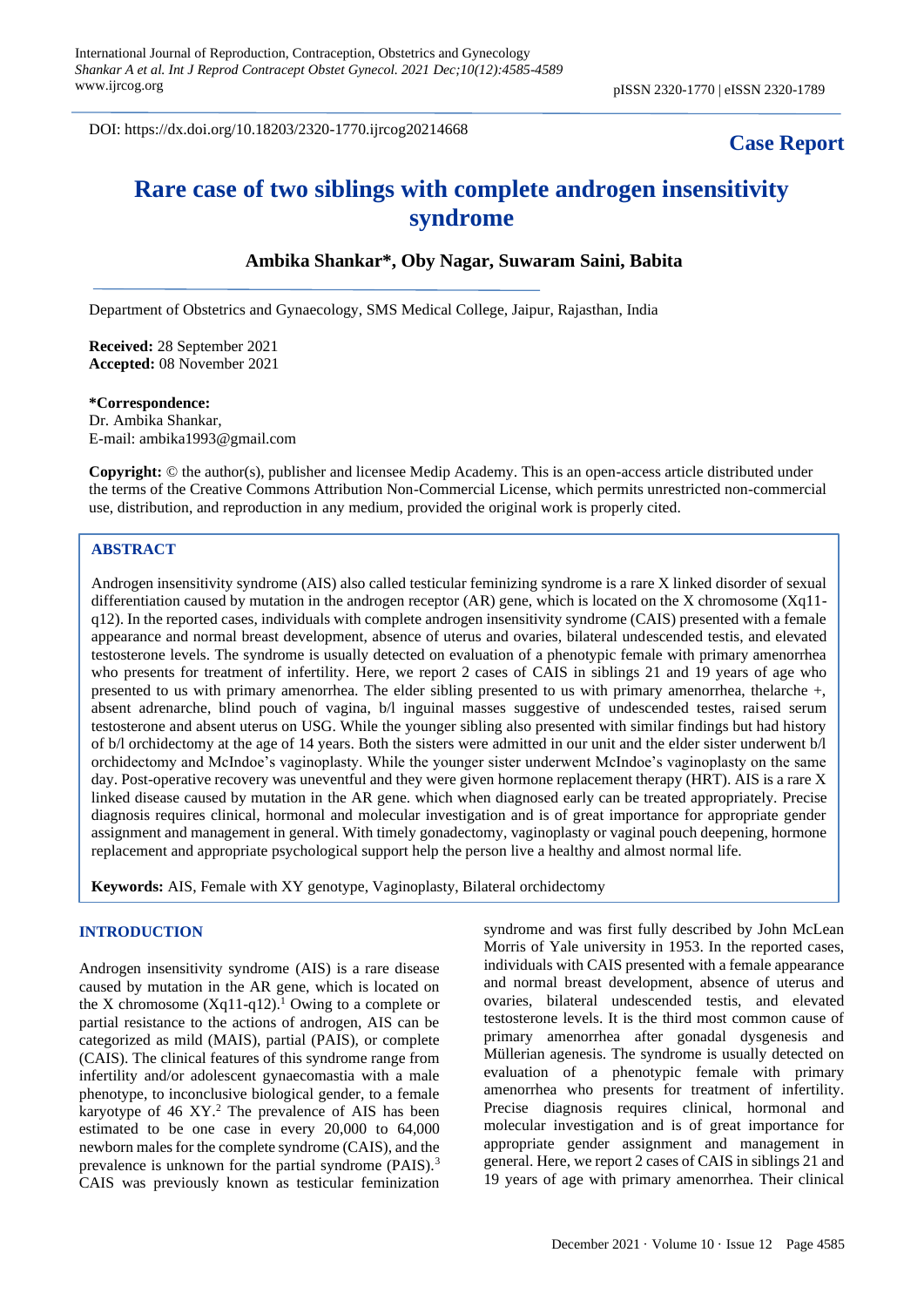and pathological outcomes were collected and are presented here.

## **CASE REPORT**

Would like to report a rare case of 2 sisters aged 21 and 19 respectively who were referred to us Bikaner and came to our OPD in Zenana hospital, Jaipur with complaints of primary amenorrhea for further evaluation.

The elder sister aged 21 years presented with primary amenorrhea with no history of cyclical abdominal pain and no history of treatment for the same. On general physical examination she was well built, 173 cm in height, with well-developed pair of breasts and absent axillary and pubic hair. On per abdominal examination bilateral undescended testes were palpable in the inguinal region. On pelvic examination 2 cm blind ended pouch of vaginal and normal female external genitalia were present. Ultrasonography of the whole abdomen and pelvis showed absent uterus and ovaries couldn't be visualized. On further hormonal analysis serum FSH-13.7 mIU/ml, serum LH-12.9 mIU/ml and serum testosterone-937.16 ng/dl (normal range for a male). When asked about a similar condition in any other family member they gave the history that, the younger sister had under gone inguinal hernia surgery at the age of 1.5 years and then due to acute pain abdomen underwent laparotomy under GA for b/l inguinal mass in 2016. During the operation gonads were found and the parents were told about the possibility of AIS in their daughter. Bilateral orchidectomy was done and HPE confirmed the inguinal masses to be testes. As, her elder sister also hadn't achieved menarche despite having well developed breasts by the age of 16 a similar condition was suspected in her but not worked up further.

Younger sister also has a similar presentation-primary amenorrhea, 163 cm in height, well developed breast and absent pubic and axillary hair, blind pouch of vagina and b/l orchidectomy scar +. Serum FSH-12 mIU/ml, serum LH-13.9 mIU/ml and serum testosterone-2.3 ng/dl (abnormally low). Karyotyping of both the siblings revealed 46+XY genotype. They were advised to get b/l orchidectomy for the elder sister as the development of secondary sexual characters were complete and vaginoplasty for both the siblings few months before assumption of sexual activity.

They got admitted in our unit in May 2021 for b/l orchidectomy and vaginoplasty for the elder sister. Vaginoplasty was planned for the younger sister (already had undergone b/l orchidectomy) and both were operated on the same day.

Orchidectomy was done by the urologist (as shown in Figure 1 and 2) followed by McIndoe's vaginoplasty (Figure 3 and 4) by us with the help of the plastic surgeon for the skin graft taken from their thigh (Figure 5-7). Post operatively recovery was uneventful. Their molds were changed 1 week post operatively and a deep vagina of 4.5 inches was achieved for the elder sister and 4 inches vaginal depth in the younger one. They were advised to continue using foam vaginal mold the keep the vagina patent till assumption of sexual activity and were put on estrogen replacement therapy.



**Figure 1 (A and B): Bilateral orchidectomy of undescended testis (in the inguinal canal).**



**Figure 2: Bilateral orchidectomy specimen.**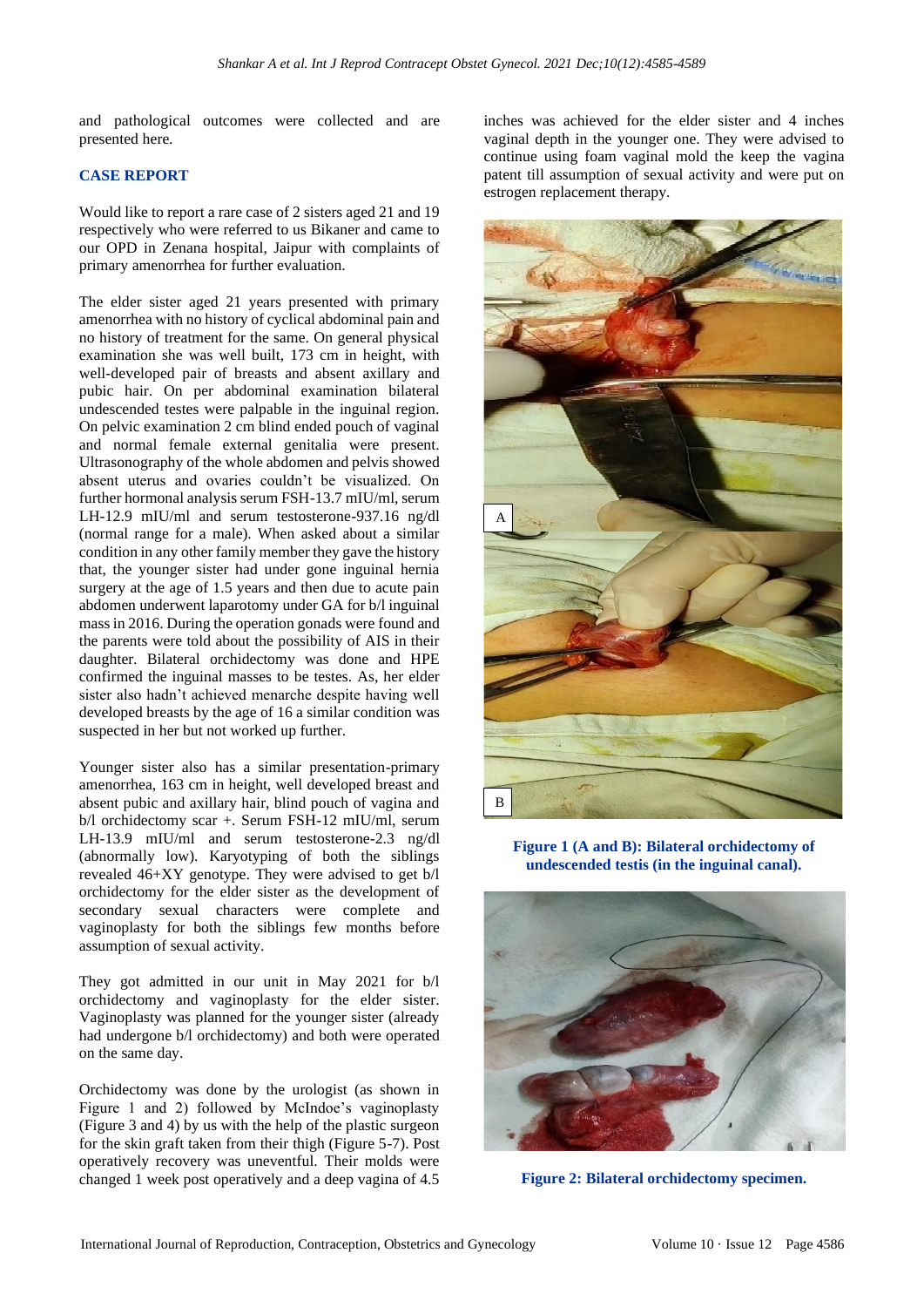

**Figure 3: Blind pouch of vaginal no cervix visualized.**



**Figure 4: A cruciate incision was given and blunt dissection don't create space between the bladder and rectum.**



**Figure 5: Split skin graft from the inner thigh.**



**Figure 6: Stitching the split skin graft over a foam mold covered with a condom to apply over the neovagina.**



**Figure 7 (A and B): Mold placed inside the neo-vagina and graft attached to the neo-vagina by anchoring sutures at 12, 3, 6 and 9 o'clock.**

#### **DISCUSSION**

AIS is a type of disorder of sexual development (DSD). Generally speaking, DSD is caused by a defect in gonadal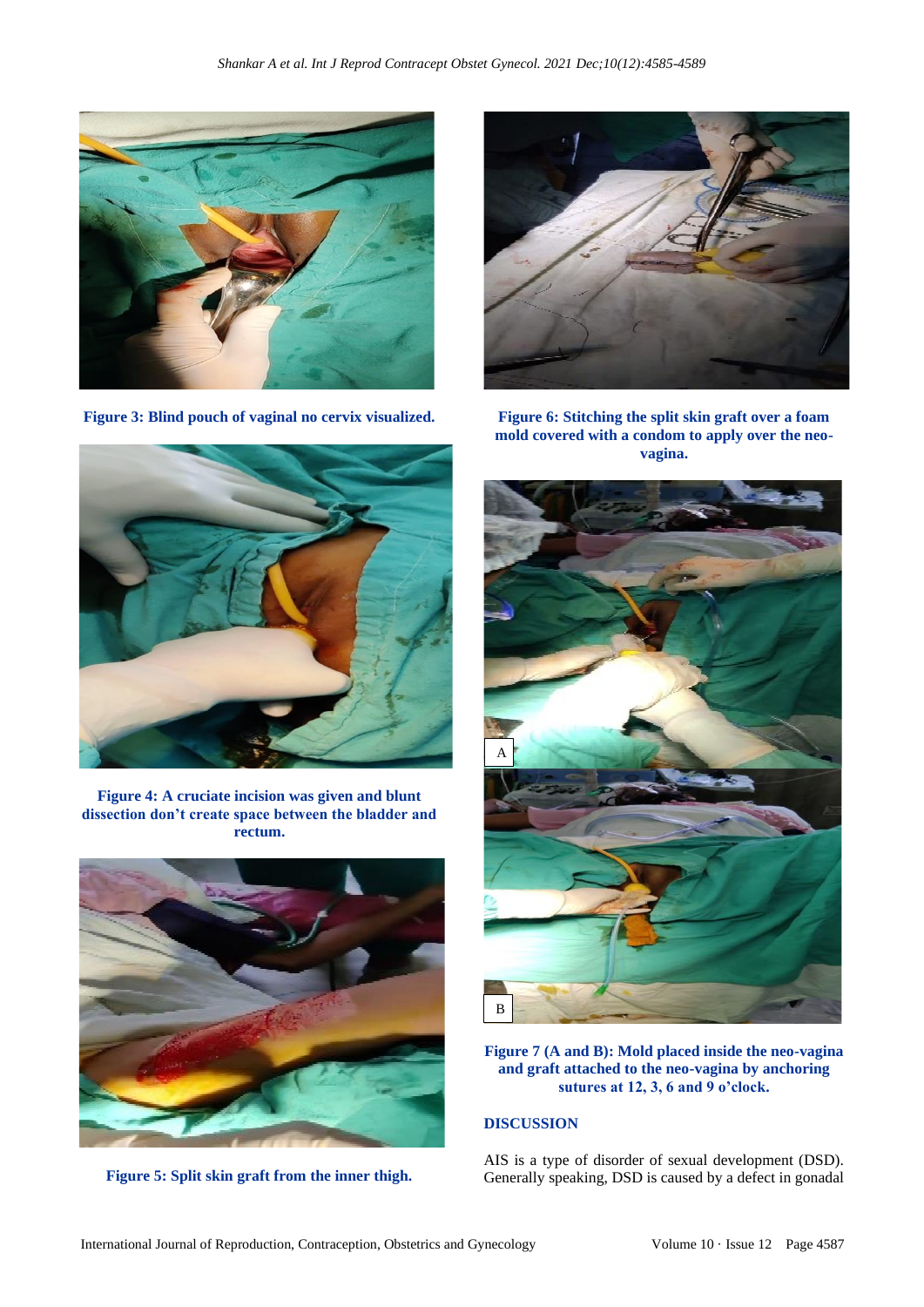development, androgen synthesis, and/or the actions of androgen. Given this, AIS is classed as a defect in the actions of androgen. Although the formed testis secretes sufficient amounts of active androgen, a lack of function of the AR is the main reason for androgen insensitivity in these patients.<sup>4</sup>

The AR gene is approximately 90 kb in size and is located on the X chromosome (Xq11-q12). The gene has eight exons, which encode for a 917 amino acid-long protein. The AR is a member of the steroid hormone family of receptors, which also includes estrogen, progesterone, and glucocorticoid receptors. The AR contains four functional domains: A large N-terminal domain (NTD) encoded by the largest (1613 base pairs) exon 1, a DNA-binding domain (DBD) encoded by exons 2 and 3, a hinge domain, and a C-terminal ligand-binding domain (LBD) encoded by exons 5-8. The N-terminal portion is essential for its receptor activity. The DBD portion contains two zinc finger regions to both bind DNA and activate genetic transcription. The C-terminal ligand-binding domain is the most commonly reported site of AR mutations.<sup>5</sup>

AIS is a rare disease and there is no clear data regarding its prevalence. Reported estimates range from 1:20,000 to 1:64,000 genetic males with CAIS. $^3$  AIS is classed into three subtypes: (1) MAIS, which is found in males with persistent gynecomastia and/or infertility; (2) PAIS, which is found in individuals with atypical genitalia, and (3) CAIS, which is found in individuals with a 46 XY female karyotype. The typical presentation for CAIS includes a 46 XY karyotype with a female phenotype, primary amenorrhea in adolescence, and/or an inguinal mass in an infant. CAIS presents as an inguinal hernia or labial swelling containing a testis in an apparently female infant. In this case, the patient (younger sister) reported that the bilateral inguinal mass was discovered when she was 1.5 years a then operated upon when she was 14-years old. A female phenotype with 46-XY always has normal breast development, while pubic and axillary hair are usually absent or can be present in sparse amounts. Development of oestrogen-dependent secondary sexual characteristics occurs as the result of excess aromatisation of androgens.

The development of the uterus, cervix, and proximal vagina are suppressed in CAIS, due to the actions of anti-Mullerian hormone (AMH) produced by the testes. The vagina varies from a dimple in the perineum to one of normal length, but is always blind-ending. The clinical examination presented in these 2 cases fits this description. Adult women with CAIS are generally taller than women without the syndrome, but are-on average-shorter than the male population. The case we report here was also similar in this regard. Notably, it has been reported that patients who delay gonadectomy are even taller.<sup>6</sup> The female with CAIS have normal or above-normal levels of serum testosterone and LH, while FSH levels are not increased. The reason for this may be that gonadal inhibin regulates FSH.

Bilateral gonadecomy should be performed after diagnose to avoid the risk of malignancies (gonadoblastoma in undescended testis).<sup>7</sup> However, maintenance of the testes could maintain estrogen at a normal level to allow for spontaneous breast development. The risk of malignancies is very low before adolescence, but increases with time. Given this, the timing of the surgical removal of bilateral testes is very important. Estrogen replacement is necessary after surgery. AIS is a rare disease, however, genetic and phenotype gender separation remain problematic in these patients. Diagnosing the disease requires genetic analysis. In a recent study, it was reported that analysis of AR mRNA obtained from whole blood would be a potential strategy for the detection of AR gene splicing defects. The time for bilateral gonadectomy is very important and estrogen replacement is necessary. We managed the present cases with bilateral orchidectomy, McIndoe's vaginoplasty and estrogen supplementation.

AIS is associated with numerous psychosexual issues. Therefore, systematic disclosure of the diagnosis of AIS should be done in an empathic environment, with both professional and family support. The 46-XY phenotypic female is almost always infertile. However, carrier females have a 50% chance of transmitting the mutated AR gene in each pregnancy. Carrier testing is advocated within the family because the disease has known familial tendencies. These 2 cases were the only known cases in her family and no carrier testing has been done in other family members but has been advised.

## **CONCLUSION**

AIS is a rare X linked disease caused by mutation in the AR gene. Which when diagnosed early can be treated appropriately with timely gonadectomy, vaginoplasty or vaginal pouch deepening, hormone replacement and help the person live a healthy and almost normal life. Detailed education regarding the disease, advice regarding testing in the other family members to identify carriers and psychological care from doctors, psychologists, and support from family are absolutely necessary in the procedures required for the treatment condition.

*Funding: No funding sources Conflict of interest: None declared Ethical approval: Not required*

## **REFERENCES**

- 1. Boehmer AL, Brinkmann O, Bruggenwirth H, Van Assendelft C, Otten BJ, Verleun-Mooijman MC et al. Genotype versus phenotype in families with androgen insensitivity syndrome. J Clin Endocrinol Metab. 2001;86(9):4151-60.
- 2. Danilovic DL, Correa PH, Costa EM, Melo KF, Mendonca BB, Arnhold IJ. Height and bone mineral density in androgen insensitivity syndrome with mutations in the androgen receptor gene. Osteoporos Int. 2007;18(3):369-74.